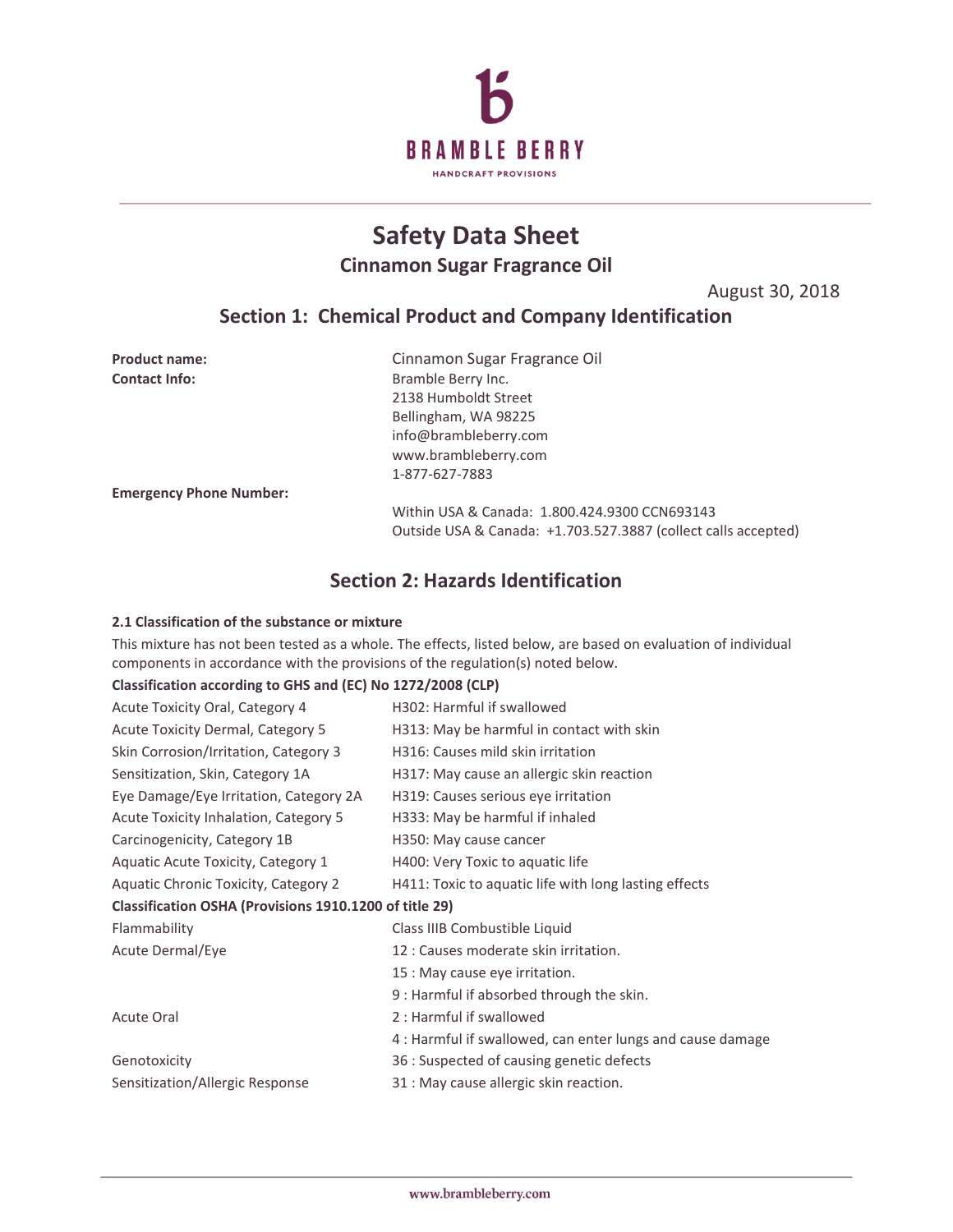



### **Hazard pictograms**



### **Signal Word: Danger**

|      | <b>Hazard statements</b> |                                                 |
|------|--------------------------|-------------------------------------------------|
| H302 |                          | Harmful if swallowed                            |
| H313 |                          | May be harmful in contact with skin             |
| H316 |                          | Causes mild skin irritation                     |
| H317 |                          | May cause an allergic skin reaction             |
| H319 |                          | Causes serious eye irritation                   |
| H333 |                          | May be harmful if inhaled                       |
| H350 |                          | May cause cancer                                |
| H400 |                          | Very Toxic to aquatic life                      |
| H411 |                          | Toxic to aquatic life with long lasting effects |
|      |                          |                                                 |

### **Precautionary Statements**

### **Prevention:**

| P201             | Obtain special instructions before use                                                |
|------------------|---------------------------------------------------------------------------------------|
| P202             | Do not handle until all safety precautions have been read and understood              |
| P264             | Wash hands thoroughly after handling                                                  |
| P270             | Do not eat, drink or smoke when using this product                                    |
| P272             | Contaminated work clothing should not be allowed out of the workplace                 |
| P <sub>273</sub> | Avoid release to the environment                                                      |
| P281             | Use personal protective equipment as required                                         |
| <b>Response:</b> |                                                                                       |
| $P301 + P312$    | IF SWALLOWED: Call a POISON CENTER or doctor/physician if you feel unwell Rinse mouth |
| $+ P330$         |                                                                                       |
| $P302 + P352$    | IF ON SKIN: Wash with soap and water                                                  |
| $P304 + P312$    | IF INHALED: Call a POISON CENTER or doctor/physician if you feel unwell               |
|                  |                                                                                       |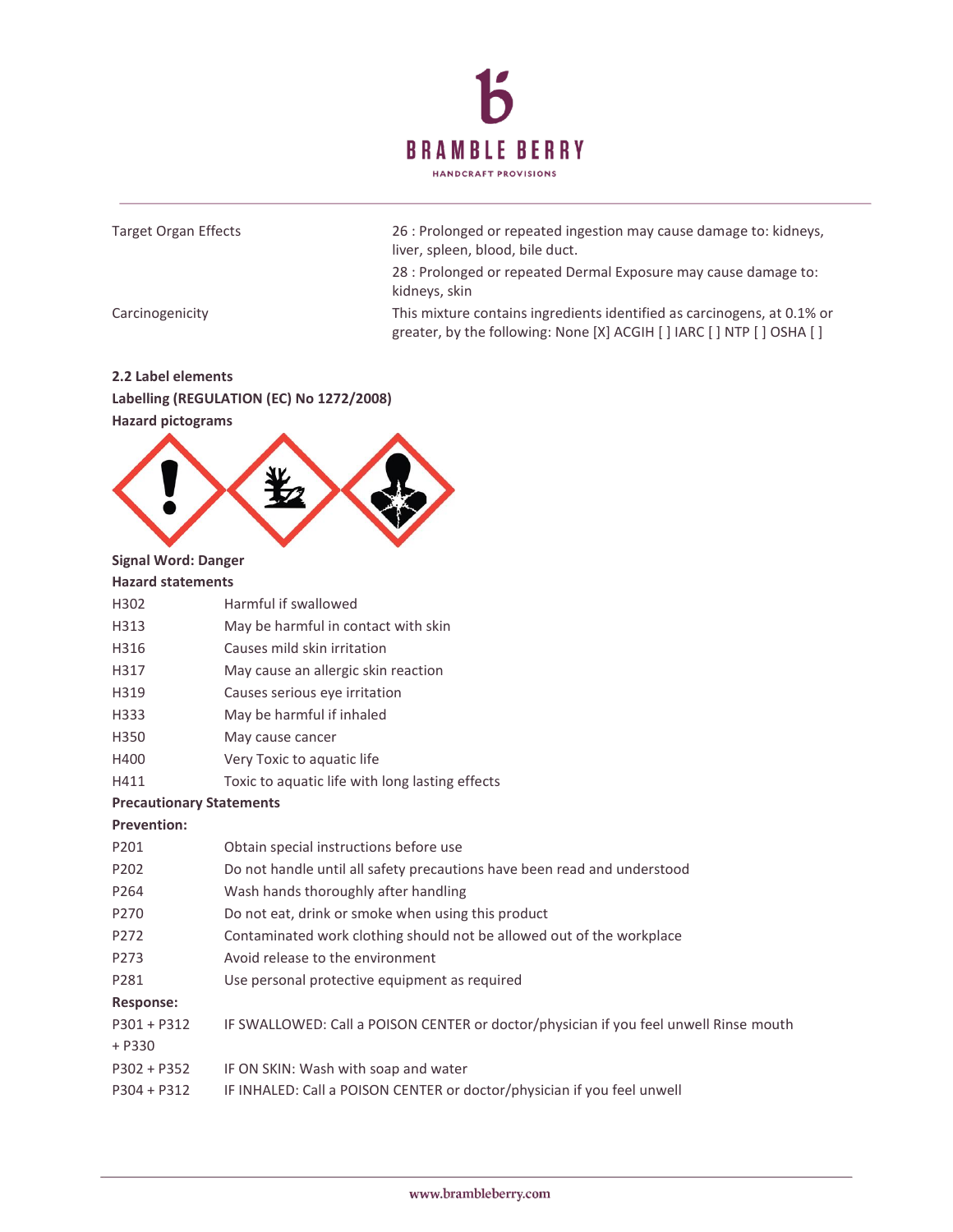

| $P305 + P351$<br>$+ P338$ | IF IN EYES: Rinse cautiously with water for several minutes Remove contact lenses if present and<br>easy to do. continue rinsing |
|---------------------------|----------------------------------------------------------------------------------------------------------------------------------|
| $P308 + P313$             | IF exposed or concerned: Get medical advice/attention                                                                            |
| $P333 + P313$             | If skin irritation or a rash occurs: Get medical advice/attention                                                                |
| $P337 + P313$             | If eye irritation persists: Get medical advice/attention                                                                         |
| P363                      | Wash contaminated clothing before reuse                                                                                          |
| P391                      | <b>Collect Spillage</b>                                                                                                          |
| 2.3 Other Hazards         |                                                                                                                                  |
| No data available         |                                                                                                                                  |

# **Section 3: Composition/Information on Ingredients**

### **3.1 Mixtures**

This product is a complex mixture of ingredients, which contains among others the following substance(s), presenting a health or environmental hazard within the meaning of the UN Globally Harmonized System of Classification and Labeling of Chemicals (GHS):

| CAS#                                  | EC#       | Conc. Range   | <b>GHS Classification</b> | <b>OSHA</b>     |
|---------------------------------------|-----------|---------------|---------------------------|-----------------|
| Ingredient                            |           |               |                           | Classification  |
| 120-51-4                              | 204-402-9 | $30 - 40%$    | H302; H313; H400; H411    | 28, 3           |
| <b>Benzyl Benzoate</b>                |           |               |                           |                 |
| 101-39-3                              | 202-938-8 | $30 - 40%$    | H303; H317; H401          | 31              |
| alpha-Methylcinnamaldehyde            |           |               |                           |                 |
| $121 - 32 - 4$                        | 204-464-7 | $10 - 20%$    | H303; H320; H402          |                 |
| Ethyl vanillin                        |           |               |                           |                 |
| $104 - 54 - 1$                        | 203-212-3 | $2 - 5%$      | H303; H317                | 11, 15, 31      |
| Cinnamyl Alcohol                      |           |               |                           |                 |
| 4940-11-8                             | 225-582-5 | $2 - 5%$      | H302                      | $\overline{2}$  |
| Ethyl maltol                          |           |               |                           |                 |
| 8030-55-5                             | 232-444-8 | $2 - 5%$      | H304; H316                | 11, 15          |
| Gurjun balsam                         |           |               |                           |                 |
| 8000-34-8                             | 284-638-7 | $2 - 5%$      | H303; H304; H313; H316;   | 12, 31, 36, 4   |
| Eugenia caryophyllus (Clove) leaf oil |           |               | H319; H401                |                 |
| $91 - 64 - 5$                         | 202-086-7 | $2 - 5%$      | H302; H317; H402          | 12, 15, 2, 26,  |
| Coumarin                              |           |               |                           | 31,9            |
| 128-37-0                              | 204-881-4 | $2 - 5%$      | H316; H400; H410          |                 |
| <b>Butylated hydroxytoluene</b>       |           |               |                           |                 |
| 104-55-2                              | 203-213-9 | $0.1 - 1.0 %$ | H303; H312; H315; H317;   | 10, 12, 16, 26, |
| Cinnamal                              |           |               | H319; H401                | 31, 36          |
| 8015-91-6                             | 283-479-0 | $0.1 - 1.0 %$ | H227; H303; H313; H316;   | 11, 15, 31      |
| Oil Cinnamon Leaf Ceylon              |           |               | H319; H341; H350; H401;   |                 |
|                                       |           |               | H412                      |                 |
| $87 - 44 - 5$                         | 201-746-1 | $0.1 - 1.0 %$ | H304; H316; H317          | 31, 4           |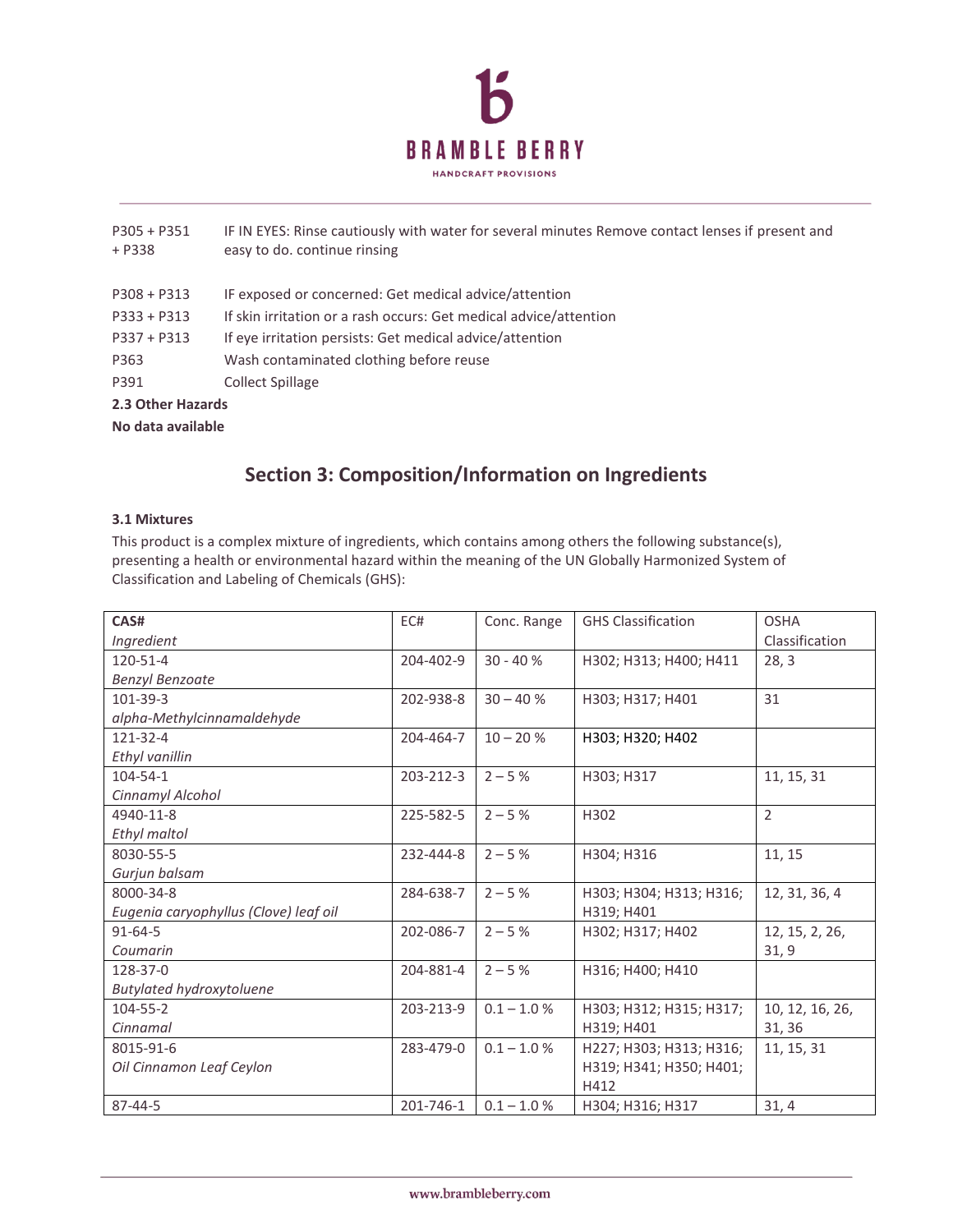

| beta-Caryophyllene                 |           |                             |                         |       |
|------------------------------------|-----------|-----------------------------|-------------------------|-------|
| 1885-38-7                          |           | $217 - 552 - 5$ 0.1 - 1.0 % | H301; H312; H316; H317  | 3, 31 |
| Cinnamyl nitrile                   |           |                             |                         |       |
| $93 - 51 - 6$                      | 202-252-9 | $0.1 - 1.0 %$               | H302; H315; H317; H319; |       |
| 2-Methoxy-4-methylphenol (Creosol) |           |                             | H402                    |       |

See Section 16 for full text of GHS classification codes

Total Hydrocarbon Content (% w/w) = 0.64

# **Section 4: First Aid Measures**

### **4.1 Description of first aid measures**

**Inhalation:** Remove from exposure site to fresh air and keep at rest. Obtain medical advice.

**Eye Exposure:** Flush immediately with water for at least 15 minutes. Contact physician if symptoms persist. **Skin Exposure:** Remove contaminated clothes. Wash thoroughly with water (and soap). Contact physician if symptoms persist.

**Ingestion:** Rinse mouth with water and obtain medical advice.

### **4.2 Most important symptoms and effects, both acute and delayed**

**Symptoms:** no data available

**Risks:** Refer to Section 2.2 "Hazard Statements"

**4.3 Indication of any immediate medical attention and special treatment needed Treatment:** Refer to Section 2.2 "Response"

# **Section 5: Fire-Fighting Measures**

### **5.1 Extinguishing media**

**Suitable:** Carbon dioxide (CO2), Dry chemical, Foam. **Unsuitable:** Do not use a direct water jet on burning material.

# **5.2 Special hazards arising from the substance or mixture**

**During firefighting:** Water may be ineffective.

**5.3 Advice for firefighters Further information:** Standard procedure for chemical fires.

# **Section 6: Accidental Release Measures**

**6.1 Personal precautions, protective equipment and emergency procedures**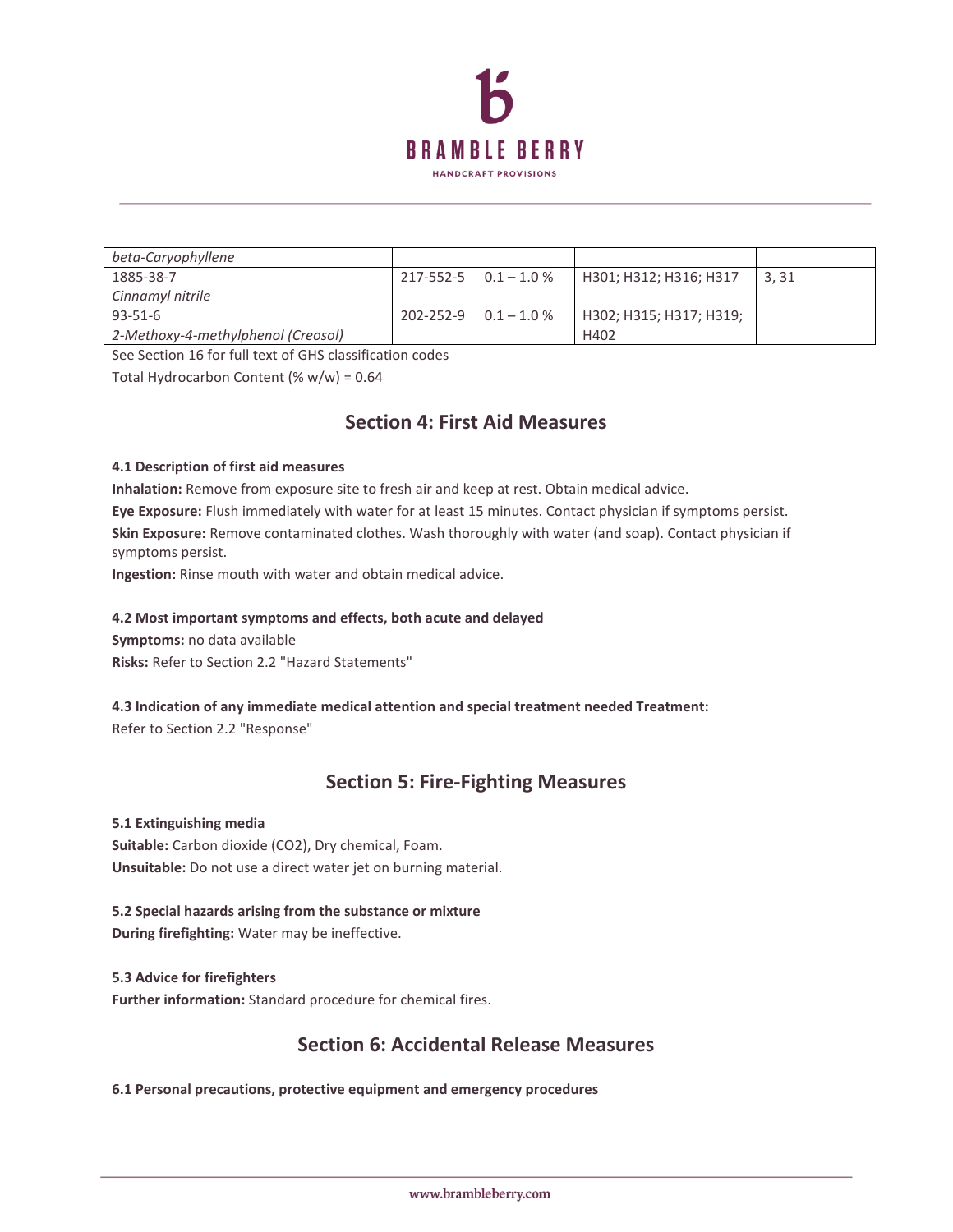

Avoid inhalation and contact with skin and eyes. A self-contained breathing apparatus is recommended in case of a major spill.

#### **6.2 Environmental precautions**

Keep away from drains, soil, and surface and groundwater.

### **6.3 Methods and materials for containment and cleaning** up

Clean up spillage promptly. Remove ignition sources. Provide adequate ventilation. Avoid excessive inhalation of vapors. Gross spillages should be contained by use of sand or inert powder and disposed of according to the local regulations.

#### **6.4 Reference to other sections**

Not Applicable.

# **Section 7: Handling and Storage**

### **7.1 Precautions for safe handling**

Apply according to good manufacturing and industrial hygiene practices with proper ventilation. Do not drink, eat or smoke while handling. Respect good personal hygiene.

### **7.2 Conditions for safe storage, including any incompatibilities**

Store in a cool, dry and ventilated area away from heat sources and protected from light in tightly closed original container. Avoid plastic and uncoated metal container. Keep air contact to a minimum.

#### **7.3 Specific end uses**

No information available

# **Section 8: Exposure Controls/Personal Protection**

#### **8.1 Control parameters**

**Exposure Limits:** 

|           |                          | <b>ACGIH</b> | <b>ACGIH</b>    | OSHA    | OSHA     |
|-----------|--------------------------|--------------|-----------------|---------|----------|
| Component |                          | TWA ppm      | <b>STEL ppm</b> | TWA ppm | STEL ppm |
| 128-37-0  | Butylated hydroxytoluene |              |                 |         |          |

**Engineering Controls:** Use local exhaust as needed.

### **8.2 Exposure controls - Personal protective equipment**

**Eye protection:** Tightly sealed goggles, face shield, or safety glasses with brow guards and side shields, etc. as may be appropriate for the exposure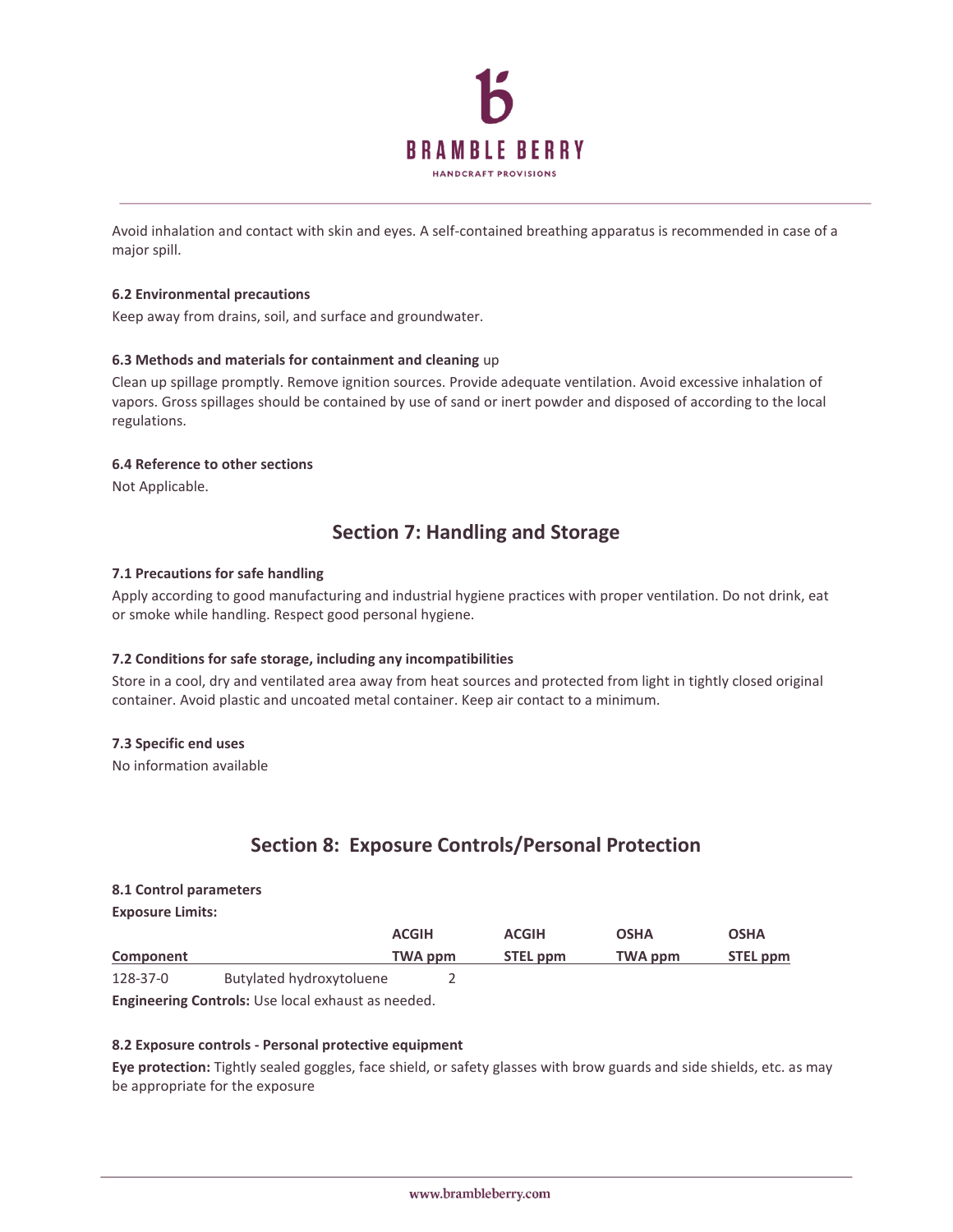

**Respiratory protection:** Avoid excessive inhalation of concentrated vapors. Apply local ventilation where appropriate.

**Skin protection:** Avoid Skin contact. Use chemically resistant gloves as needed.

# **Section 9: Physical and Chemical Properties**

**9.1 Information on basic physical and chemical properties Appearance:** Liquid **Odor:** Conforms to Standard **Color:** Greenish Yellow to Pale Orange (G3-9) **Viscosity:** Liquid **Freezing Point:** Not determined **Boiling Point:** Not determined **Melting Point:** Not determined **Flashpoint (CCCFP):** >200°F (93.33°C) **Auto flammability:** Not determined **Explosive Properties:** None Expected **Oxidizing properties:** None Expected **Vapor Pressure (mmHg@20 C**):0.0322 **%VOC:** 0.0834 **Specific Gravity @ 25 C:** 1.0820 **Density @ 25 C:** 1.0790 **Refractive Index @ 20 C:** 1.5770 **Soluble in:** Oil

# **Section 10: Stability and Reactivity**

**10.1 Reactivity** None **10.2 Chemical stability** Stable **10.3 Possibility of hazardous reactions** None known **10.4 Conditions to avoid** None known **10.5 Incompatible materials** Strong oxidizing agents, strong acids, and alkalis **10.6 Hazardous decomposition products** None known

# **Section 11: Toxicological Information**

**11.1 Toxicological Effects**  Acute Toxicity Estimates (ATEs) based on the individual Ingredient Toxicity Data utilizing the "Additivity Formula" **Acute toxicity - Oral - (Rat) mg/kg** (LD50: 1760.56): Harmful if swallowed **Acute toxicity - Dermal - (Rabbit) mg/kg** (LD50: 3420.89): May be harmful in contact with skin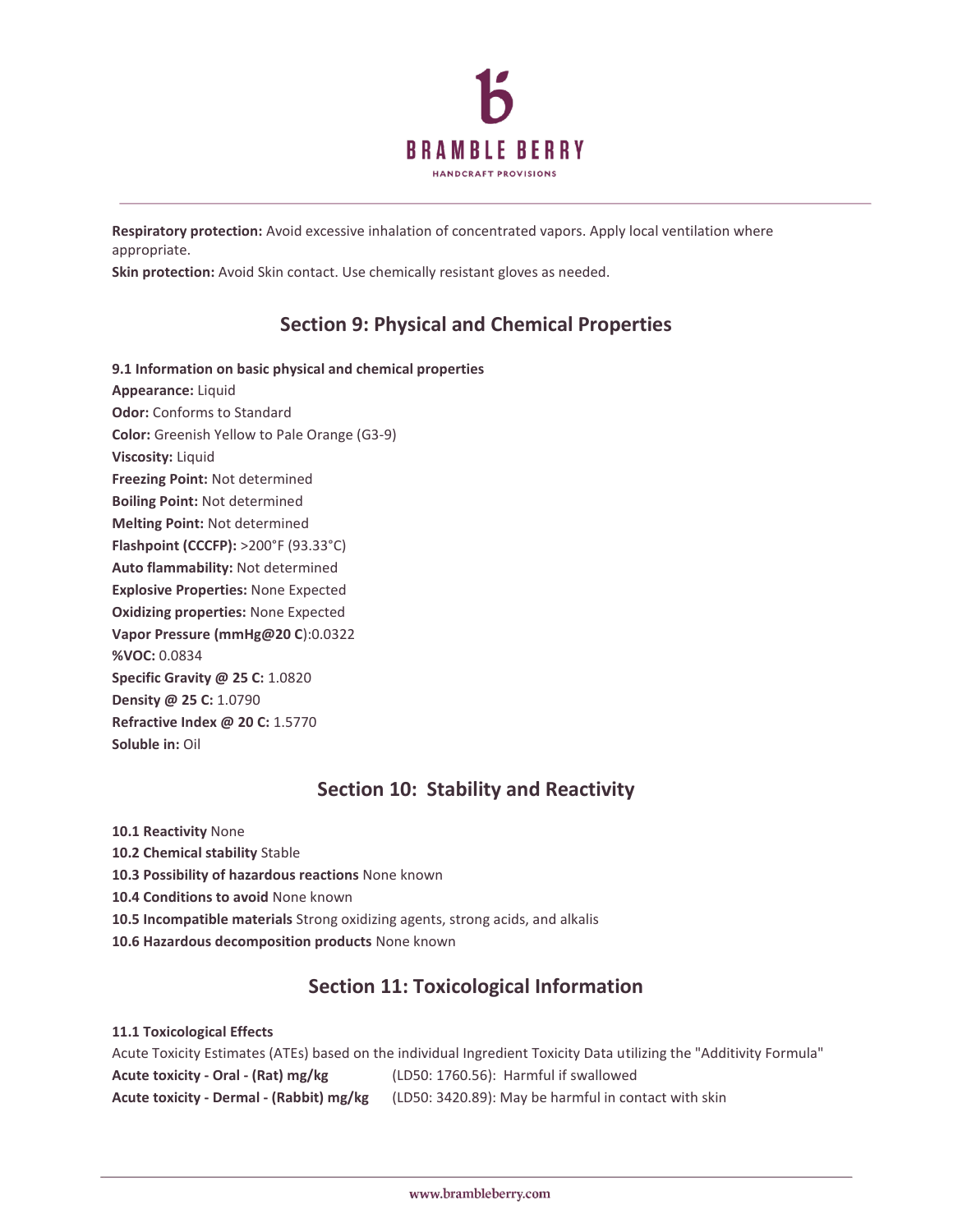

**Acute toxicity - Inhalation - (Rat) mg/L/4hr** (LC50: 44.41): May be harmful if inhaled **Skin corrosion / irritation:** Causes mild skin irritation **Serious eye damage / irritation:** Causes serious eye irritation **Respiratory sensitization:** Not classified - the classification criteria are not met **Skin sensitization:** May cause an allergic skin reaction **Germ cell mutagenicity:** Not classified - the classification criteria are not met **Carcinogenicity**: May cause cancer **Reproductive toxicity:** Not classified - the classification criteria are not met **Specific target organ toxicity - single exposure:** Not classified - the classification criteria are not met. **Specific target organ toxicity - repeated exposure:** Not classified - the classification criteria are not met. **Aspiration hazard:** Not classified - the classification criteria are not met.

# **Section 12: Ecological Information**

**12.1 Toxicity** 

**Acute aquatic toxicity:** Very toxic to aquatic life **Chronic aquatic toxicity:** Toxic to aquatic life with long lasting effects. **Toxicity Data on soil:** No data available. **Toxicity on other organisms**: No data available.

**12.2 Persistence and degradability**: No data available.

**12.3 Bioaccumulative potential**: No data available.

**12.4 Mobility in soil:** No data available.

**12.5 Other adverse effects:** No data available.

# **Section 13: Disposal Conditions**

### **13.1 Waste treatment methods**

Do not allow product to reach sewage systems. Dispose of in accordance with all local and national regulations. Send to a licensed waste management company. The product should not be allowed to enter drains, water courses or the soil. Do not contaminate ponds, waterways or ditches with chemical or used container.

# **Section 14: Transport Information**

| Regulator                                | <b>Class</b>                        | <b>Pack Group</b> | <b>Sub Risk</b> | UN-nr.        |
|------------------------------------------|-------------------------------------|-------------------|-----------------|---------------|
| U.S. DOT (Non-Bulk)                      | Not Regulated - Not Dangerous Goods |                   |                 |               |
| <b>Chemicals NOI</b>                     |                                     |                   |                 |               |
| <b>ADR/RID (International Road/Rail)</b> |                                     | -III              |                 | <b>UN3082</b> |
| Environmentally Hazardous Substance,     |                                     |                   |                 |               |
| Liquid, n.o.s.                           |                                     |                   |                 |               |
| <b>IATA (Air Cargo)</b>                  |                                     |                   |                 | <b>UN3082</b> |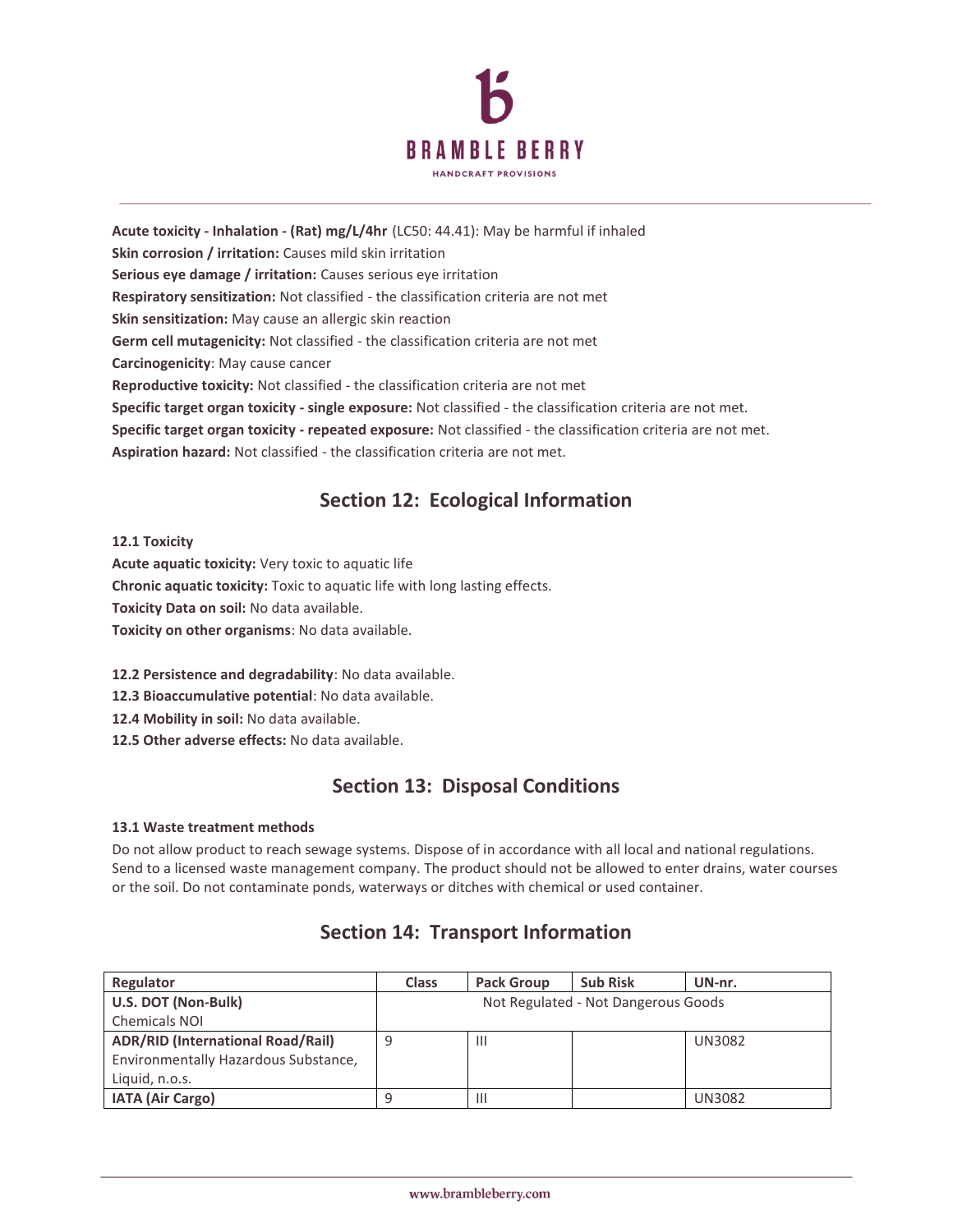

| Environmentally Hazardous Substance,<br>Liquid, n.o.s. |                |               |
|--------------------------------------------------------|----------------|---------------|
| IMDG (Sea)                                             | $\mathsf{III}$ | <b>UN3082</b> |
| Environmentally Hazardous Substance,                   |                |               |
| Liquid, n.o.s.                                         |                |               |

# **Section 15: Regulatory Information**

### **U.S. Federal Regulations:**

**TSCA (Toxic Substance Control Act):** All components of the substance/mixture are listed or exempt. **40 CFR (EPCRA, SARA, CERCLA and CAA):** This product contains NO components of concern

### **U.S. State Regulations:**

### **California Proposition 65 Warning:**

| 94-59-7(NFS)  | 202-345-4 | $\leq$ 60 ppm | Safrole (NFS)        |
|---------------|-----------|---------------|----------------------|
| 93-15-2(NFS)  | 202-223-0 | $\leq$ 25 ppm | Methyl Eugenol (NFS) |
| 123-35-3(NFS) | 204-622-5 | $\leq$ 64 ppm | beta-Myrcene (NFS)   |

### **Canadian Regulations:**

**DSL / NDSL:** 100.00% of the components are listed or exempt.

# **Section 16: Other Information**

### **GHS H-Statements referred to under section 3**

- H227 : Combustible liquid H301 : Toxic if swallowed
- 
- H312 : Harmful in contact with skin H315 : Causes skin irritation
- H317 : May cause an allergic skin reaction H320 : Causes eye irritation
- H341 : Suspected of causing genetic defects H401 : Toxic to aquatic life
- 

H412 : Harmful to aquatic life with long lasting effects

### **Total Fractional Values (TFV) Risk (TFV) Risk**

(1.10) Skin Corrosion/Irritation, Category 3 (80.00) Sensitization, Skin, Category 1A (1.91) Eye Damage/Eye Irritation, Category 2A (5.00) Carcinogenicity, Category 1B (1.42) Aquatic Acute Toxicity, Category 1 (2.16) Aquatic Chronic Toxicity, Category 2

H303 : May be harmful if swallowed **H304** : May be fatal if swallowed and enters airways H402 : Harmful to aquatic life H410 : Very toxic to aquatic life with long lasting effects

The information in this publication is believed to be accurate and is given in good faith, but no representation of warranty as to its completeness or accuracy is made. Suggestions for uses or applications are only opinions. Users are responsible for determining the suitability of these products for their own particular purpose. No representing